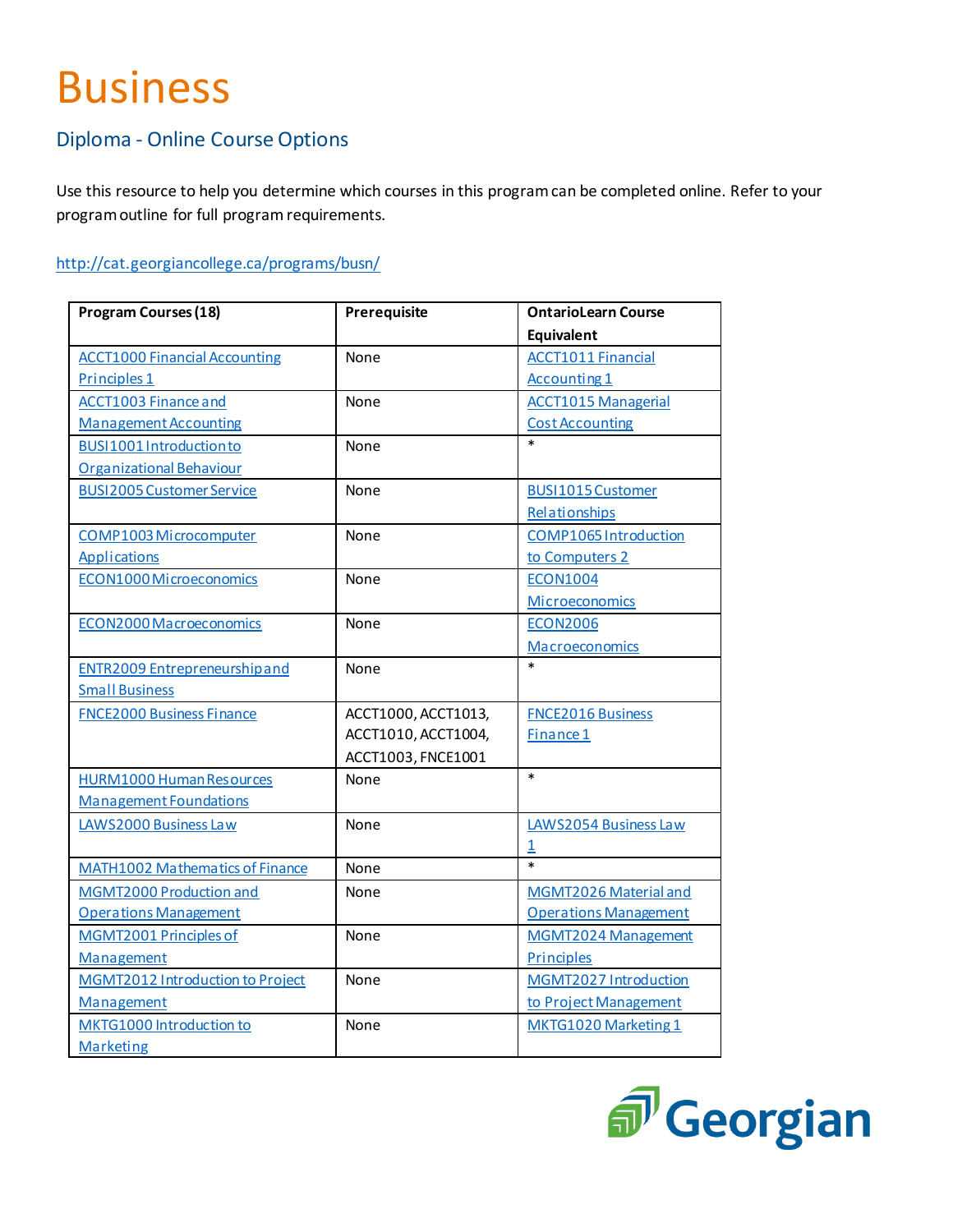| MKTG2033 Professional Edge                     | None                | MKTG2043 Professional                    |
|------------------------------------------------|---------------------|------------------------------------------|
|                                                |                     | Edge                                     |
| <b>STAT2000 Statistics</b>                     | None                | <b>STAT2004 Statistics</b>               |
| <b>Program Option Courses (Choose</b>          |                     |                                          |
| 1)                                             |                     |                                          |
| <b>ACCT1001 Financial Accounting</b>           | ACCT1000, ACCT1011  | <b>ACCT1012 Financial</b>                |
| Principles 2                                   | <b>ACCT1008</b>     | <b>Accounting 2</b>                      |
| <b>ACCT1002 Computerized</b>                   | ACCT1011, ACCT1004, | <b>ACCT1016 Computerized</b>             |
| <b>Accounting</b>                              | <b>ACCT1000</b>     | <b>Accounting</b>                        |
| <b>ACCT2000 Cost Accounting 2</b>              | ACCT2003, ACC2258,  | <b>ACCT2010 Cost</b>                     |
|                                                | ACC2325             | <b>Accounting 2</b>                      |
| <b>ACCT2003 Cost Accounting 1</b>              | ACCT1000, ACCT1011, | <b>ACCT2009 Cost and</b>                 |
|                                                | ACCT1008, ACCT1004, | Managerial Accounting 1                  |
|                                                | ACCT1010            |                                          |
| <b>ACCT3000 Advanced Financial</b>             | ACCT2001, ACC2257,  | <b>ACCT3010 Advanced</b>                 |
| <b>Accounting</b>                              | ACC2251             | <b>Financial Accounting</b>              |
| <b>ADVE1004 Advertising</b>                    | None                | <b>ADVE1006 Business</b>                 |
|                                                |                     | Development for Entre                    |
|                                                |                     | <b>Small Business</b>                    |
| <b>BUSI1019 Payroll Administration</b>         | None                | BUSI1021 Payroll                         |
|                                                |                     | Administration                           |
| <b>BUSI2011International Business</b>          | None                | BUSI2022 International                   |
|                                                |                     | <b>Business</b>                          |
| COMP1006 Introduction to Web                   | COMP1002,           | <b>COMP1101 Dynamic</b>                  |
| Programming                                    | COMP1030,           | Websittes - AMP                          |
|                                                | COMP1045            |                                          |
| COMP1008 Introduction to Java                  | COMP1030            | COMP1069 Java                            |
| Programming                                    |                     | Intermediate                             |
| <b>COMP1030 Computer Programming</b>           | None                | COMP1043 Java                            |
| Concepts<br><b>COMP1044 Principles of Data</b> | None                | Introduction                             |
| Organization                                   |                     | <b>COMP1083</b><br>Design/Manage/Impleme |
|                                                |                     | ntation GIS                              |
| ENTR1002 Introduction to                       | None                | <b>ENTR1005</b>                          |
| Entrepreneurship                               |                     | Entrepreneurship                         |
| <b>FNCE2002 Taxation</b>                       | ACCT1011, ACCT1004, | <b>FNCE2009 Taxation 1</b>               |
|                                                | ACCT1000, ACC9101,  |                                          |
|                                                | ACC2122             |                                          |
| <b>FNCE3002 Corporate Tax</b>                  | FNCE2005, FNCE2009, | <b>FNCE3005 Taxation 2</b>               |
|                                                | FNCE2002, ACC2324   |                                          |
| <b>HURM1006 Training and</b>                   | None                | <b>HURM1021 Training and</b>             |
| Development                                    |                     | Development                              |
| <b>HURM1022 Occupational Health</b>            | None                | <b>HURM1025 Legislation</b>              |
| and Safety                                     |                     | <b>Health and Safety</b>                 |
|                                                |                     |                                          |

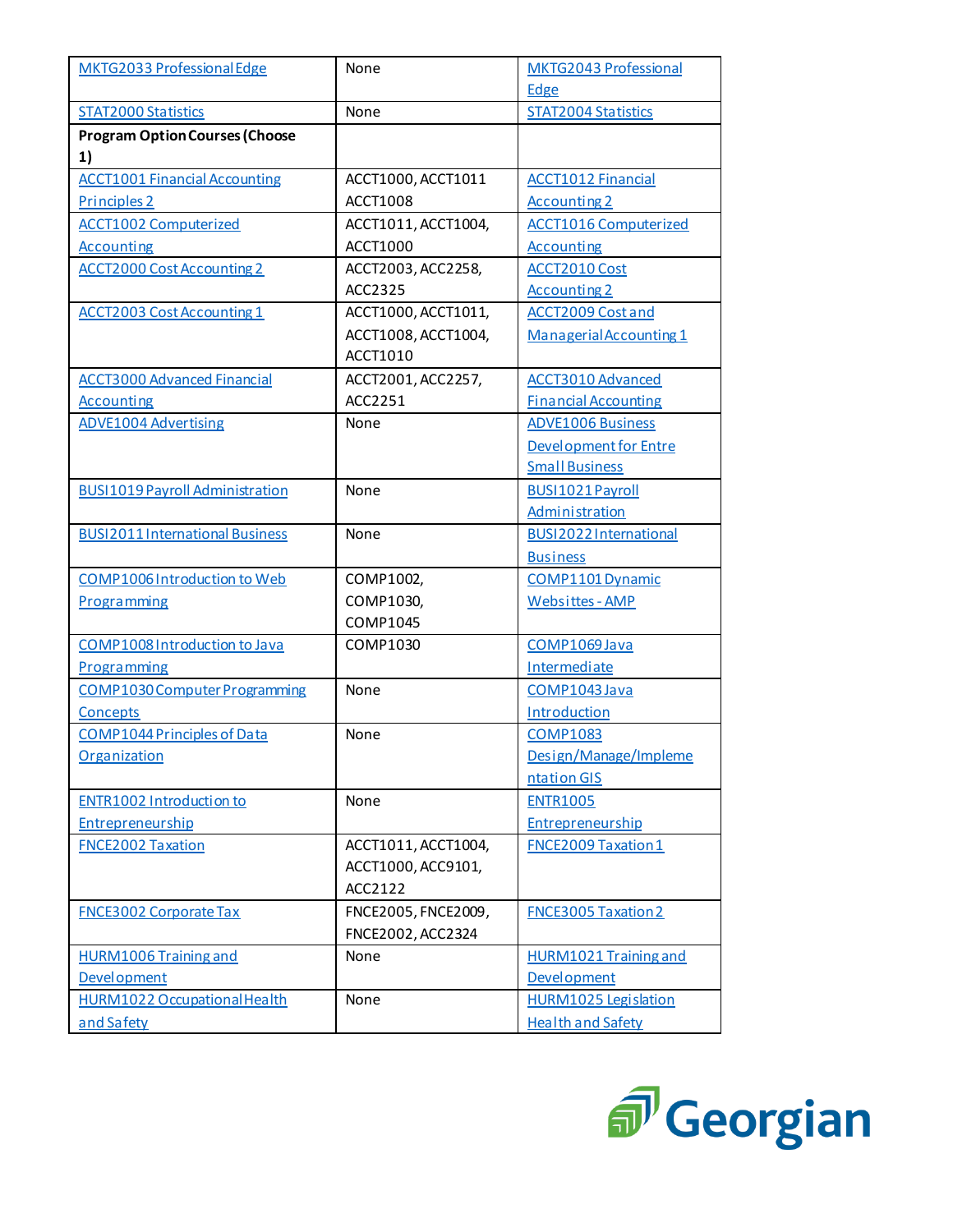| <b>HURM2000 Employment Law</b>        | None            | HURM2008 Laws of the          |
|---------------------------------------|-----------------|-------------------------------|
|                                       |                 | <b>Unionized Workplace</b>    |
| <b>HURM2002 Pension and Benefits</b>  | None            | <b>HURM2005 Benefits</b>      |
|                                       |                 | Administration                |
| <b>HURM3002 Retirement Plans</b>      | None            | <b>HURM3005 Retirement</b>    |
|                                       |                 | Planning                      |
| <b>MGMT3001 Managerial Decision</b>   | None            | <b>MGMT3009 Strategic</b>     |
| <b>Making</b>                         |                 | Planning                      |
| MKTG1001 Planning the Marketing       | MKTG1009,       | MKTG1013 Marketing 2          |
| <b>Strategy</b>                       | MKTG1000,       |                               |
|                                       | <b>MKTG1004</b> |                               |
| <b>MKTG1003 Principles of Sales</b>   | None            | MKTG1014 Personal             |
|                                       |                 | Selling                       |
| <b>MKTG1015 Marketing</b>             | <b>MKTG1000</b> | MKTG1016 Integrated           |
| Communications                        |                 | <b>Marketing</b>              |
|                                       |                 | Communication 1               |
| MKTG2001 Marketing on the Web         | MKTG1000,       | MKTG2045 Digital              |
|                                       | <b>MKTG1004</b> | Marketing                     |
| <b>Communications Courses (Choose</b> |                 |                               |
| 2)                                    |                 |                               |
| <b>COMM1016 Communciation</b>         | None            | <b>COMM1024</b>               |
| <b>Essentials</b>                     |                 | Communications 1              |
| <b>COMM2017 Work Environment</b>      | COMM1018,       | <b>COMM2025</b>               |
| Communications                        | COMM1000,       | <b>Communications 2</b>       |
|                                       | COMM1016,       |                               |
|                                       | COMM9000,       |                               |
|                                       | COMM1024        |                               |
| <b>General Education Courses</b>      |                 |                               |
| (Choose 3)                            |                 |                               |
| <b>GNED</b>                           | None            | <b>GNED1046 Cults and</b>     |
|                                       |                 | Terrorism                     |
| <b>GNED</b>                           | None            | <b>GNED1050 Hockey Hallof</b> |
|                                       |                 | Fame                          |
| <b>GNED</b>                           | None            | <b>GNED1051 Myths and</b>     |
|                                       |                 | Legends                       |
| <b>GNED</b>                           | None            | <b>GNED1053 What in the</b>   |
|                                       |                 | <b>World is Going On</b>      |
| <b>GNED</b>                           | None            | <b>GNED1057 Astronomy</b>     |
| <b>GNED</b>                           | None            | <b>GNED1058 Growing up</b>    |
|                                       |                 | <b>Digital</b>                |
| <b>GNED</b>                           | None            | <b>GNED1047 Environmental</b> |
|                                       |                 | Citizenship                   |
| <b>GNED</b>                           | None            | <b>GNED1067 Abnormal</b>      |
|                                       |                 | Psychology                    |